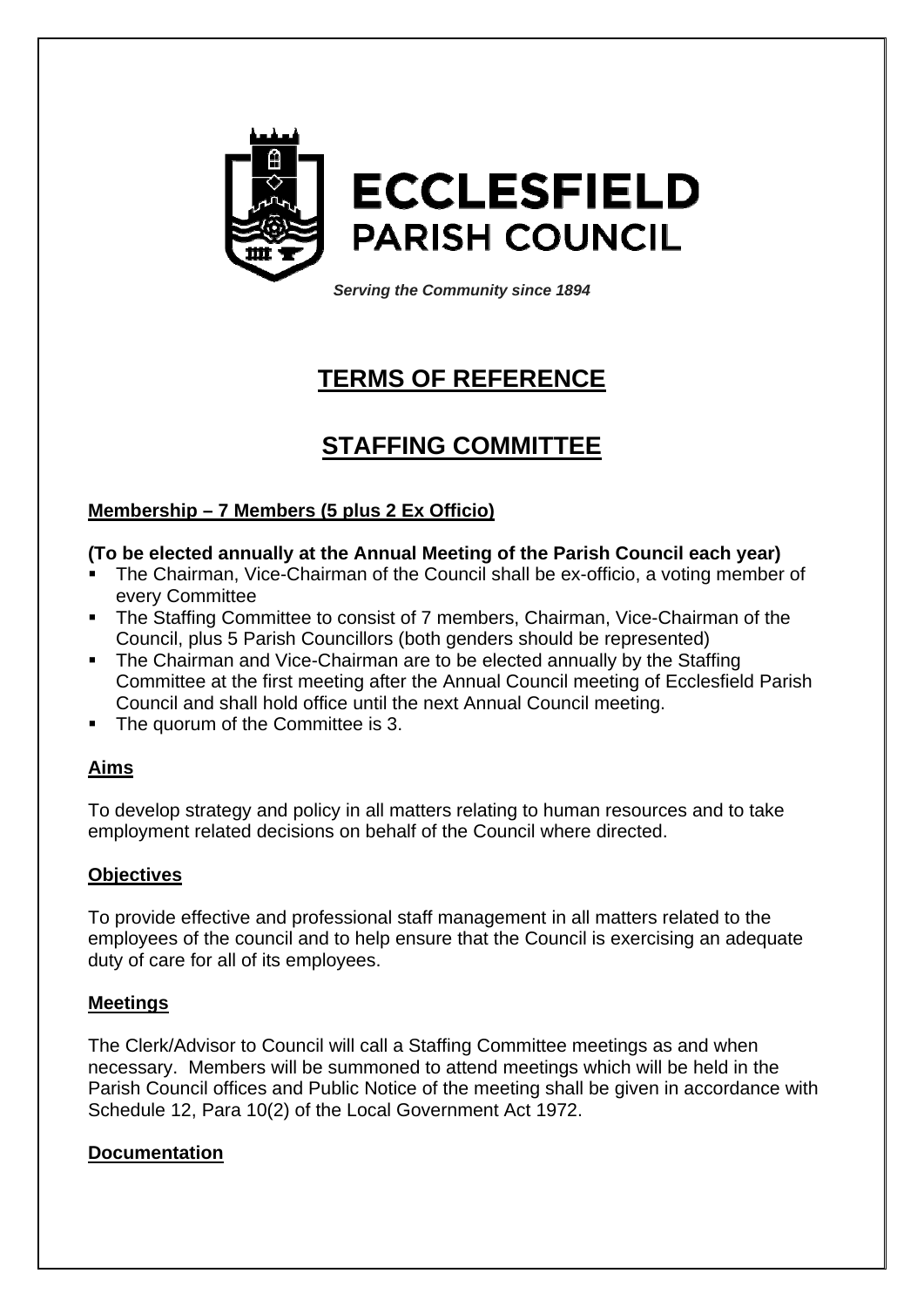Minutes of all meetings will be recorded by the Clerk/Advisor to Council and circulated at full council meetings of Ecclesfield Parish Council for information. All resolutions and recommendations to full council shall be recorded in the minutes of the meetings.

#### **Accountability**

The Staffing Committee has delegated powers to act/make decisions on behalf of the full council in relation to the defined terms of reference only; any recommendations outside the Staffing Committee's terms of reference shall be made to the full council.

#### **Scope**

- The Staffing Committee to have full delegated powers for the recruitment and selection of all staff, with the exception of the post of Parish Clerk/RFO (see below). The Committee will follow the provisions of the council's recruitment policy.
- The successful shortlisted applicants to be interviewed by the Staffing Committee. Short listed applicants will then be required to give a presentation to the full council for the Parish Clerk/RFO Post on a topic relevant to current issues.
- The Staffing Committee to have delegated powers to consider and implement any changes, which are required to comply with Employment Law, Health & Safety Law and Terms & Conditions of Service as laid down by the National Joint Council (NJC "Green Book") and recommended by National Association of Local Councils (NALC) and Society of Local Council Clerks (SLCC)
- The Staffing Committee to have delegated powers to administer the Discipline and Grievance Procedure, subject to agreement by both parties. If agreement cannot be reached then the matter will be referred to full Council.
- The Staffing Committee will appoint one of its members to act as Line Manager to the Clerk/Responsible Financial Officer and to direct the line manager in his/her role and responsibilities.
- The Staffing Committee to have delegated powers to carry out annual staff appraisals and to submit proposals in respect of salaries and training of all staff to the Finance Committee (not later than the end of December each year)
- The Staffing Committee to consider and recommend implementation of the pay awards to Council, increments and payroll management.
- The Staffing Committee to have delegated powers to review staff pension arrangements.
- The Staffing Committee to have delegated powers to review job descriptions, person specifications, staff establishment (including promotion and re-grading) and to approve contracts of employment.
- The Staffing Committee to have delegated powers to review the Staff Handbook and Councillors Handbook.